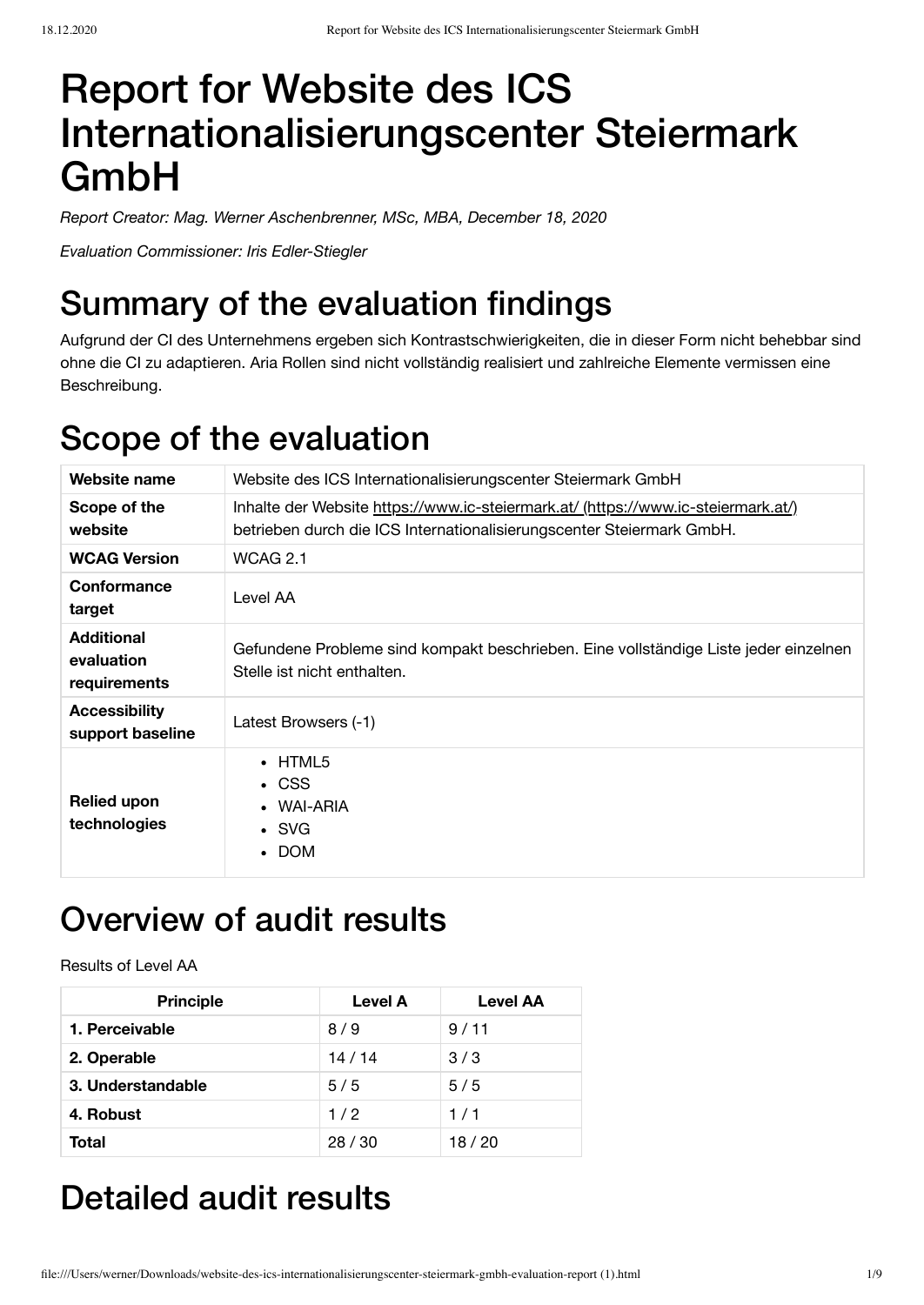### Principle 1 Perceivable

#### 1.1 Text Alternatives

#### **1.1.1 Non-text Content**: (Level A)

Results for the entire sample: **Outcome**: Passed **Findings:** –

#### 1.2 Time-based Media

#### **1.2.1 Audio-only and Video-only (Prerecorded)**: (Level A)

Results for the entire sample: **Outcome**: Passed **Findings:** –

#### **1.2.2 Captions (Prerecorded)**: (Level A)

Results for the entire sample: **Outcome**: Passed **Findings:** Audioinhalte sind nur als Tonspuren der eingebundenen Youtube Videos enthalten, diese besitzen jeweils einblendbare Untertitel.

#### **1.2.3 Audio Description or Media Alternative (Prerecorded)**: (Level A)

Results for the entire sample: **Outcome**: Failed **Findings:** Eine optische Bildbeschreibung ist als Audiospur nicht enthalten.

#### **1.2.4 Captions (Live)**: (Level AA)

Results for the entire sample: **Outcome**: Passed **Findings:** –

| <b>1.2.5 Audio Description (Prerecorded): (Level AA)</b><br>$\approx$                                           |  |
|-----------------------------------------------------------------------------------------------------------------|--|
| Results for the entire sample:<br><b>Outcome: Failed</b>                                                        |  |
|                                                                                                                 |  |
| Findings: Eine optische Bildbeschreibung ist als Audiospur ist bei den eingebetteten Videos nicht<br>enthalten. |  |

#### 1.3 Adaptable

#### **1.3.1 Info and Relationships**: (Level A)







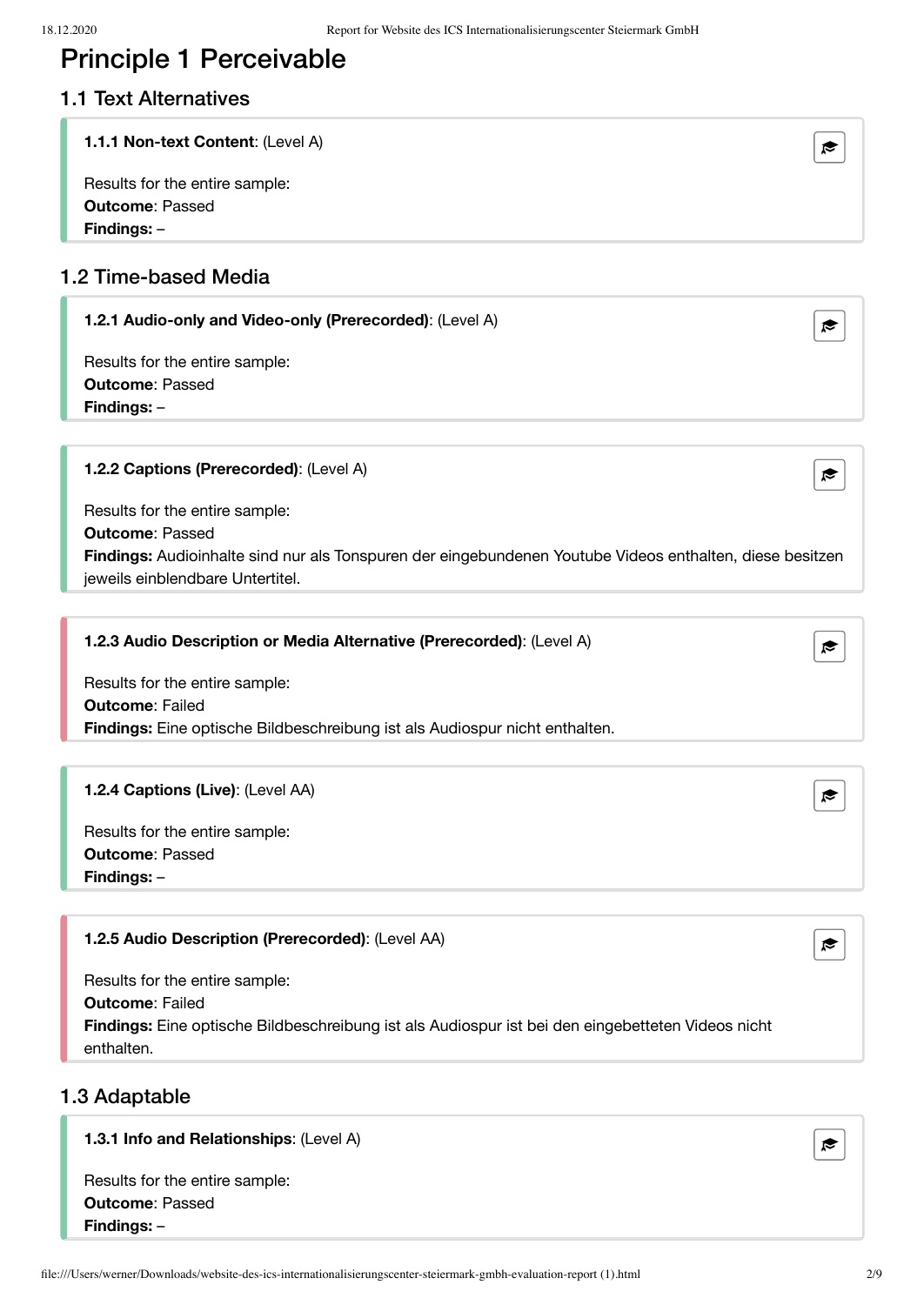#### **1.3.2 Meaningful Sequence**: (Level A)

Results for the entire sample: **Outcome**: Passed **Findings:** –

#### **1.3.3 Sensory Characteristics**: (Level A)

Results for the entire sample: **Outcome**: Passed **Findings:** Für kritische Navigations- und Bedienschritte ist jeweils eine textuelle Lösung strukturell gegeben, mit Ausnahme der Toggle Elemente, die bereits in 1.1 erwähnt wurden.

#### **1.3.4 Orientation**: (Level AA)

Results for the entire sample: **Outcome**: Passed **Findings:** –

#### **1.3.5 Identify Input Purpose**: (Level AA)

Results for the entire sample: **Outcome**: Passed **Findings:** –

#### 1.4 Distinguishable

**1.4.1 Use of Color**: (Level A)

Results for the entire sample: **Outcome**: Passed **Findings:** –

#### **1.4.2 Audio Control**: (Level A)

Results for the entire sample: **Outcome**: Passed **Findings:** –

#### **1.4.3 Contrast (Minimum)**: (Level AA)

Results for the entire sample: **Outcome**: Failed **Findings:** Einzelne Textbereiche erfüllen Negativschriften aber auch Positivschriften nicht die benötigten Kontrastwerte. Dies liegt an der Grundlegenden CI des IC Steiermark.

#### **1.4.4 Resize text**: (Level AA)

Results for the entire sample: **Outcome**: Passed









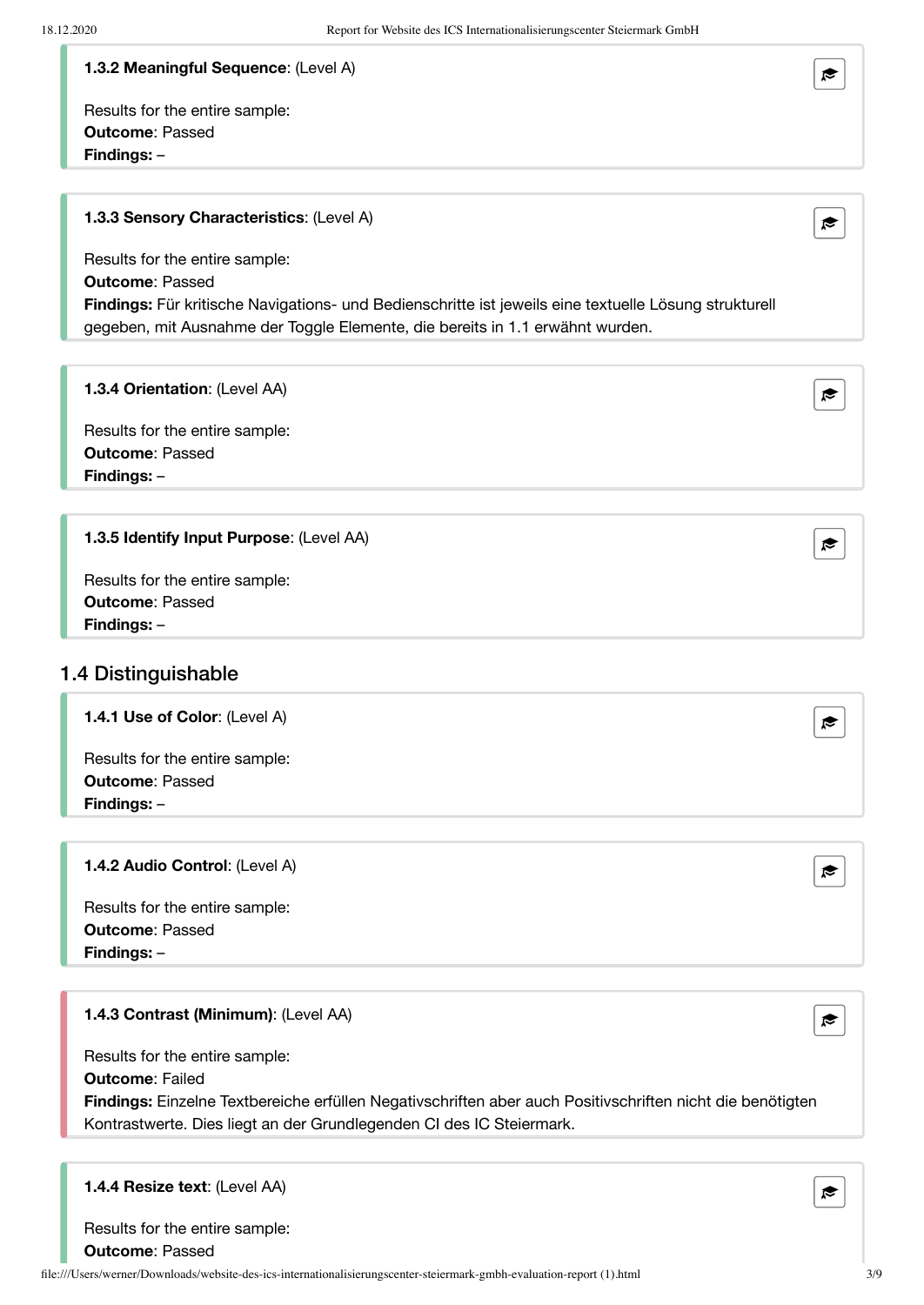#### **1.4.5 Images of Text**: (Level AA)

Results for the entire sample: **Outcome**: Passed **Findings:** –

**1.4.10 Reflow**: (Level AA)  $\bullet$  **P**  $\bullet$  **P**  $\bullet$  **P**  $\bullet$  **P**  $\bullet$  **P**  $\bullet$  **P**  $\bullet$  **P**  $\bullet$  **P**  $\bullet$  **P**  $\bullet$  **P**  $\bullet$  **P**  $\bullet$  **P**  $\bullet$  **P**  $\bullet$  **P**  $\bullet$  **P**  $\bullet$  **P**  $\bullet$  **P**  $\bullet$  **P**  $\bullet$  **P**  $\bullet$  **P**  $\bullet$  **P**  $\bullet$ 

Results for the entire sample: **Outcome**: Passed **Findings:** –

#### **1.4.11 Non-text Contrast**: (Level AA)

Results for the entire sample: **Outcome**: Passed **Findings:** –

**1.4.12 Text Spacing**: (Level AA)

Results for the entire sample: **Outcome**: Passed **Findings:** –

#### **1.4.13 Content on Hover or Focus**: (Level AA)

Results for the entire sample: **Outcome**: Passed **Findings:** –

### Principle 2 Operable

#### 2.1 Keyboard Accessible

**2.1.1 Keyboard**: (Level A) and  $\mathbb{R}$  and  $\mathbb{R}$  and  $\mathbb{R}$  and  $\mathbb{R}$  and  $\mathbb{R}$  and  $\mathbb{R}$  and  $\mathbb{R}$  and  $\mathbb{R}$  and  $\mathbb{R}$  and  $\mathbb{R}$  and  $\mathbb{R}$  and  $\mathbb{R}$  and  $\mathbb{R}$  and  $\mathbb{R}$  and  $\mathbb{R}$ 

Results for the entire sample: **Outcome**: Passed **Findings:** –

**2.1.2 No Keyboard Trap**: (Level A)







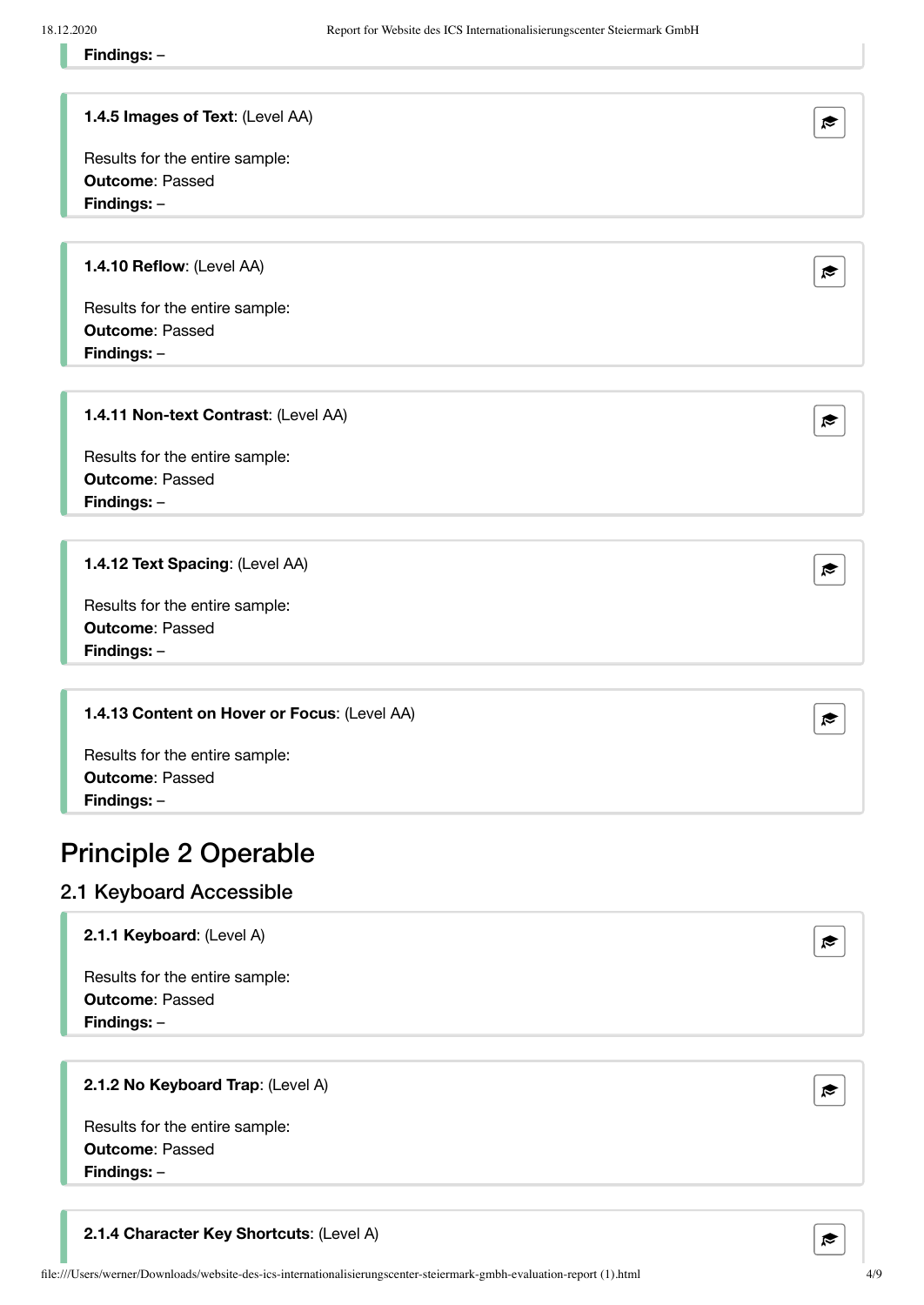Results for the entire sample: **Outcome**: Passed **Findings:** –

#### 2.2 Enough Time

| 2.2.1 Timing Adjustable: (Level A) |  |
|------------------------------------|--|
|------------------------------------|--|

Results for the entire sample: **Outcome**: Passed **Findings:** –

#### **2.2.2 Pause, Stop, Hide**: (Level A)

Results for the entire sample: **Outcome**: Passed **Findings:** Slider werden durch Hover gestoppt.

### 2.3 Seizures and Physical Reactions

#### **2.3.1 Three Flashes or Below Threshold**: (Level A)

Results for the entire sample: **Outcome**: Passed **Findings:** –

#### 2.4 Navigable

**2.4.1 Bypass Blocks**: (Level A)

Results for the entire sample: **Outcome**: Passed **Findings:** –

#### **2.4.2 Page Titled**: (Level A)

Results for the entire sample: **Outcome**: Passed **Findings:** –

#### **2.4.3 Focus Order**: (Level A)

Results for the entire sample: **Outcome**: Passed **Findings:** –

#### **2.4.4 Link Purpose (In Context)**: (Level A)













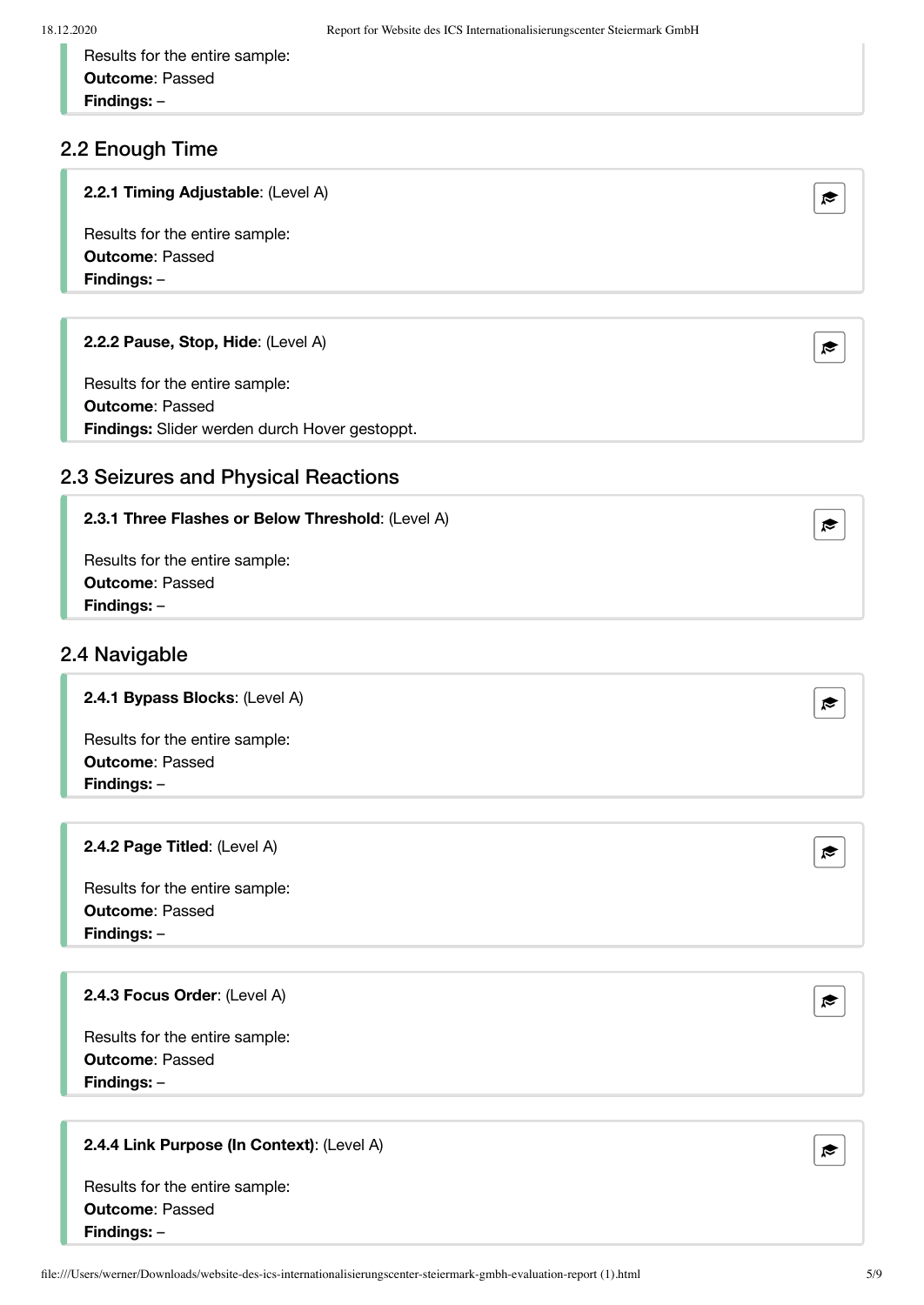#### **2.4.5 Multiple Ways**: (Level AA)

Results for the entire sample: **Outcome**: Passed **Findings:** –

#### **2.4.6 Headings and Labels**: (Level AA)

Results for the entire sample: **Outcome**: Passed **Findings:** –

#### **2.4.7 Focus Visible**: (Level AA)

Results for the entire sample: **Outcome**: Passed **Findings:** –

#### 2.5 Input Modalities

#### **2.5.1 Pointer Gestures**: (Level A)

Results for the entire sample: **Outcome**: Passed **Findings:** –

#### **2.5.2 Pointer Cancellation**: (Level A)

Results for the entire sample: **Outcome**: Passed **Findings:** –

#### **2.5.3 Label in Name**: (Level A)

Results for the entire sample: **Outcome**: Passed **Findings:** –

#### **2.5.4 Motion Actuation**: (Level A)

Results for the entire sample: **Outcome**: Passed **Findings:** –

### Principle 3 Understandable

#### 3.1 Readable

**3.1.1 Language of Page**: (Level A)











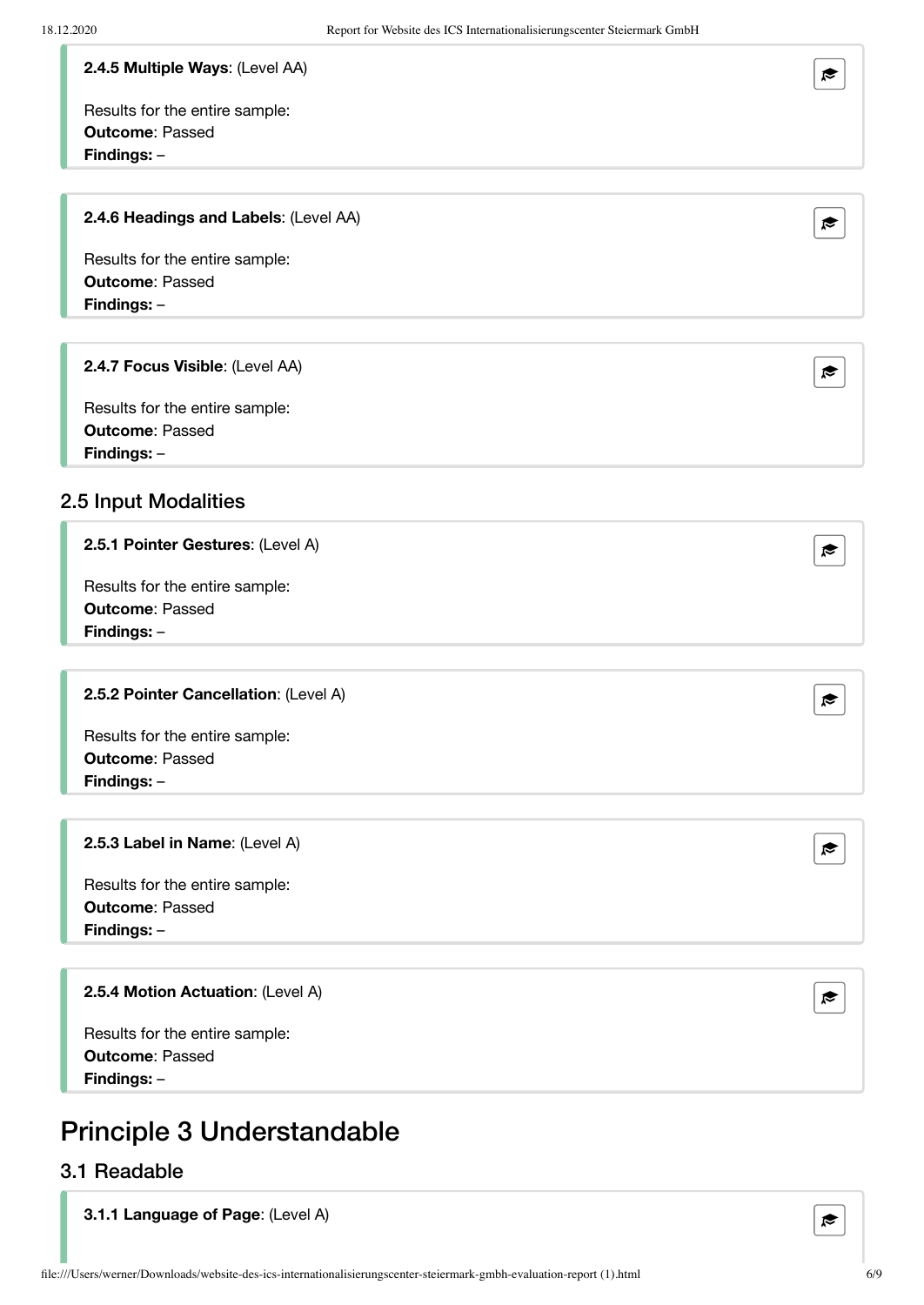Results for the entire sample: **Outcome**: Passed **Findings:** –

**3.1.2 Language of Parts**: (Level AA)

Results for the entire sample: **Outcome**: Passed **Findings:** –

#### 3.2 Predictable

**3.2.1 On Focus**: (Level A)

Results for the entire sample: **Outcome**: Passed **Findings:** –

**3.2.2 On Input**: (Level A)

Results for the entire sample: **Outcome**: Passed **Findings:** –

#### **3.2.3 Consistent Navigation**: (Level AA)

Results for the entire sample: **Outcome**: Passed **Findings:** –

#### **3.2.4 Consistent Identification**: (Level AA) **All and Solution Consistent Identification**: (Level AA)

Results for the entire sample: **Outcome**: Passed **Findings:** –

#### 3.3 Input Assistance

#### **3.3.1 Error Identification**: (Level A) **Exercise 2.3.1 Error Identification**: (Level A)

Results for the entire sample: **Outcome**: Passed **Findings:** –

#### **3.3.2 Labels or Instructions**: (Level A)





| ₹ |  |
|---|--|
|   |  |
|   |  |
|   |  |
|   |  |





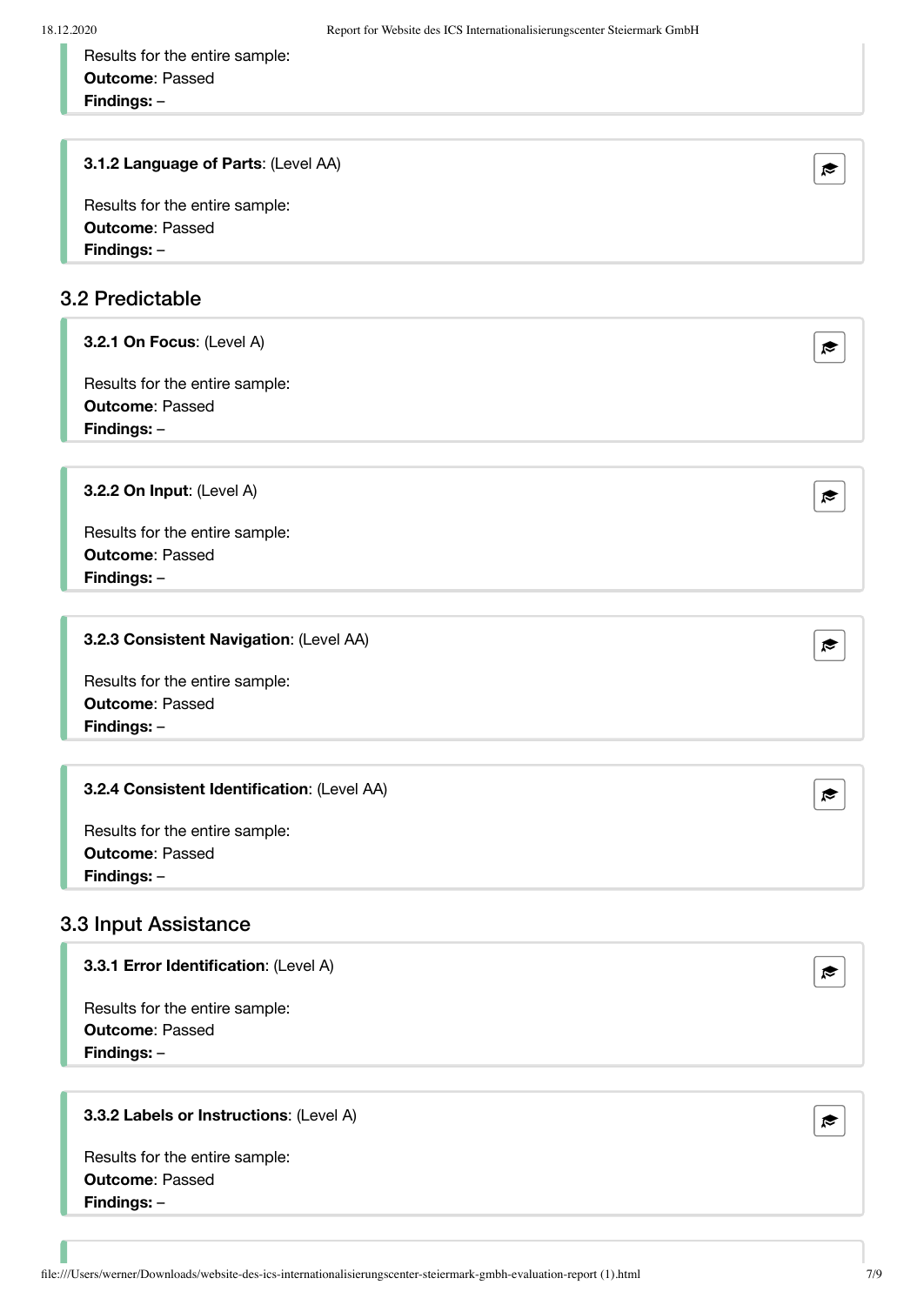**3.3.3 Error Suggestion**: (Level AA)

Results for the entire sample: **Outcome**: Passed **Findings:** –

### **3.3.4 Error Prevention (Legal, Financial, Data)**: (Level AA)

Results for the entire sample: **Outcome**: Passed **Findings:** –

### Principle 4 Robust

#### 4.1 Compatible

**4.1.1 Parsing**: (Level A)  $\epsilon$  and  $\epsilon$  and  $\epsilon$  and  $\epsilon$  and  $\epsilon$  and  $\epsilon$  and  $\epsilon$  and  $\epsilon$  and  $\epsilon$  and  $\epsilon$  and  $\epsilon$  and  $\epsilon$  and  $\epsilon$  and  $\epsilon$  and  $\epsilon$  and  $\epsilon$  and  $\epsilon$  and  $\epsilon$  and  $\epsilon$  and  $\epsilon$  and  $\epsilon$  and  $\epsilon$ 

Results for the entire sample: **Outcome**: Passed **Findings:** –

#### **4.1.2 Name, Role, Value**: (Level A)

Results for the entire sample: **Outcome**: Failed **Findings:** Nur teilweise umgesetzt.

#### **4.1.3 Status Messages**: (Level AA)

Results for the entire sample: **Outcome**: Passed **Findings:** –

## Sample of audited web pages

Startseite https://www.ic-steiermark.at/ [\(https://www.ic-steiermark.at/\)](https://www.ic-steiermark.at/)

Veranstaltungen <https://www.ic-steiermark.at/veranstaltungen/> (https://www.ic-

steiermark.at/veranstaltungen/)

Einzelne Veranstaltung https://www.ic-steiermark.at/veranstaltungen/markt-update-aktuelles-ausblickaus-erster-hand/ [\(https://www.ic-steiermark.at/veranstaltungen/markt-update-aktuelles-ausblick-aus-erster-hand/\)](https://www.ic-steiermark.at/veranstaltungen/markt-update-aktuelles-ausblick-aus-erster-hand/)

Zufällige Unterseite <https://www.ic-steiermark.at/service/im-fokus/> (https://www.icsteiermark.at/service/im-fokus/)

## Related WCAG 2 resources

- Web Content Accessibility Guidelines (WCAG) [\(http://www.w3.org/WAI/standards-guidelines/wcag/\)](http://www.w3.org/WAI/standards-guidelines/wcag/) Overview: www.w3.org/WAI/intro/wcag
- How to Meet WCAG 2.1 Quick Reference [\(http://www.w3.org/WAI/WCAG21/quickref/\)](http://www.w3.org/WAI/WCAG21/quickref/) www.w3.org/WAI/WCAG21/quickref/